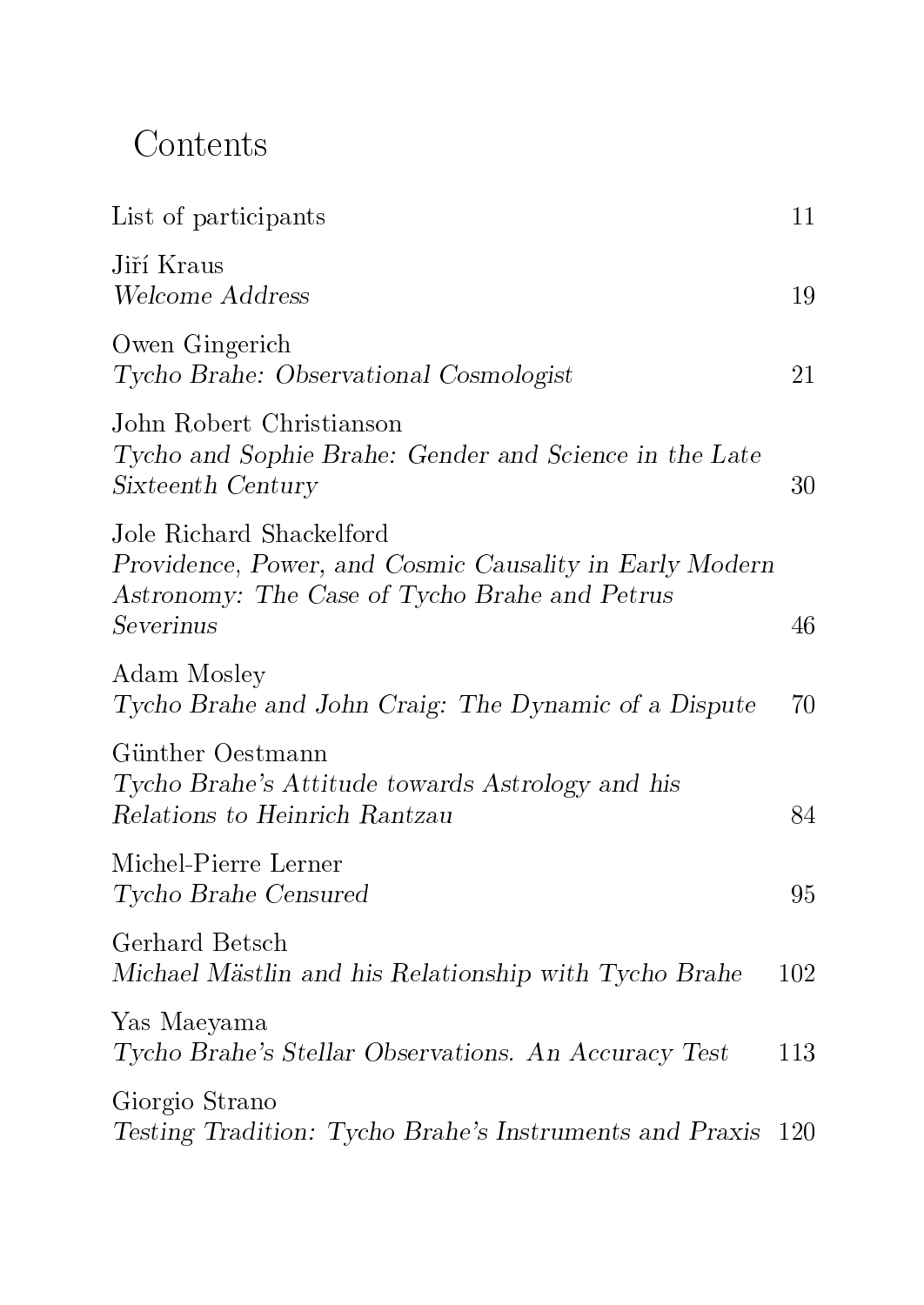| Volker Bialas<br>Kepler as Astronomical Observer in Prague                                                                                     | 128     |
|------------------------------------------------------------------------------------------------------------------------------------------------|---------|
| Felix Lühning<br>The Great Quadrant of Lindholm $-$ an Astronomical<br>Instrument from the Time of Tycho Brahe                                 | 137     |
| Zdislav Šíma and Jiří Valeška<br>Analysis of Tycho's Handwritings                                                                              | 150     |
| Carlo Triarico<br>Tycho Brahe and Egnazio Danti. Observations and<br>Astronomical Research at Prague and Florence at the End<br>of the $1500s$ | 168     |
| Mara Miniati<br>Medicean Telescopes. The Collection of the Istituto<br>e Museo di Storia della Scienza, Florence                               | 178     |
| Luisa Pigatto<br>Tycho Brahe and the Republic of Venice: a Failed Project 187                                                                  |         |
| Gudrun Wolfschmidt<br>The Observatories and Instruments of Tycho Brahe                                                                         | $203\,$ |
| Joseph P. McEvoy<br>The Death of Tycho $&$ The Scientific Revolution                                                                           | 217     |
| Josef Smolka<br>Briefwechsel zwischen Tycho Brahe und Thaddaeus<br>$Hagecius - Anfänge$                                                        | 224     |
| Alena Hadravová and Petr Hadrava<br>Tycho Brahe and Iohannes Sindel                                                                            | $237\,$ |
| Beatriz Porres de Mateo<br>Astronomy between Prague and Vienna in the $15^{\text{th}}$<br>Century: the case of John Sindel and John of Gmunden | 248     |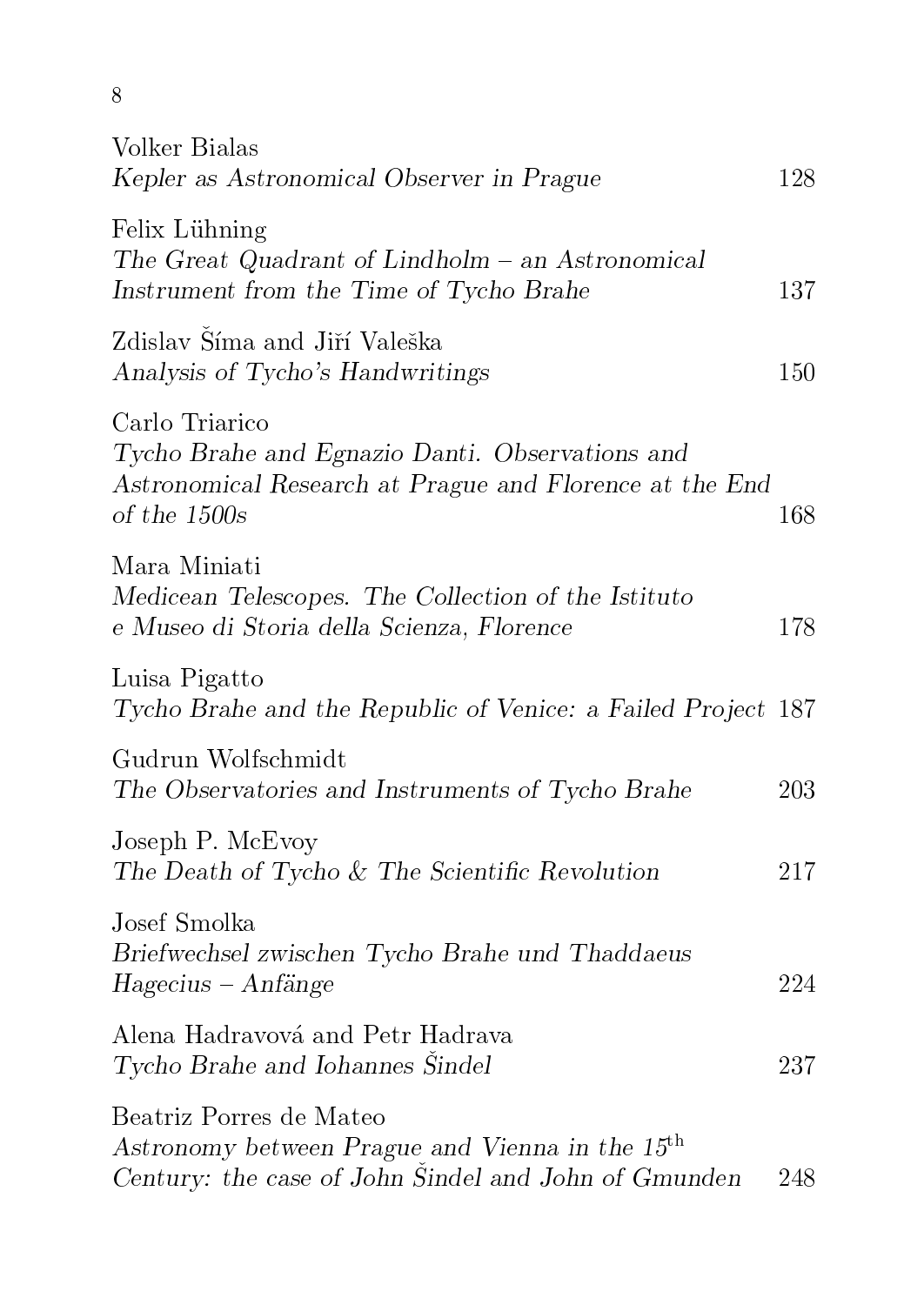| Andrea Bubenik<br>Art, Astrology and Astronomy at the Imperial Court<br>of Rudolf II $(1576-1612)$                                                | 256     |
|---------------------------------------------------------------------------------------------------------------------------------------------------|---------|
| Bohdana Divišová-Buršíková<br>Physicians at the Prague Court of Rudolf II                                                                         | 264     |
| Beket Bukovinská<br>Scientifica in der Kunstkammer Rudolfs II.                                                                                    | $270\,$ |
| Eliška Fučíková<br>The Belvedere in Prague as Tycho Brahe's Musaeum                                                                               | 276     |
| Vladimír Urbánek<br>The Comet of 1618: Eschatological Expectations and<br>Political Prognostications during the Bohemian Revolt                   | 282     |
| Georg Schuppener<br>The Relations between Tycho Brahe and the Jesuits<br>in Prague                                                                | 292     |
| Robert Warren<br>$Tycho \& the Telescope$                                                                                                         | 302     |
| Giancarlo Truffa<br>The First Printed Edition of Tycho's 1004 Star<br>Catalogue                                                                   | 310     |
| Owen Gingerich<br>Recent Notes on Tycho Brahe's Library                                                                                           | 323     |
| Martin Solc<br>Bibliotheca Tychoniana – Books from Tycho Brahe's<br>Possession in the National Library of Czech Republic<br>in Prague Clementinum | 329     |
| Jens Vellev<br>Tycho Brahe's Paper Mill on Hven and N. A. Møller<br>Nicolaisen's Excavations, 1933-1934                                           | 333     |